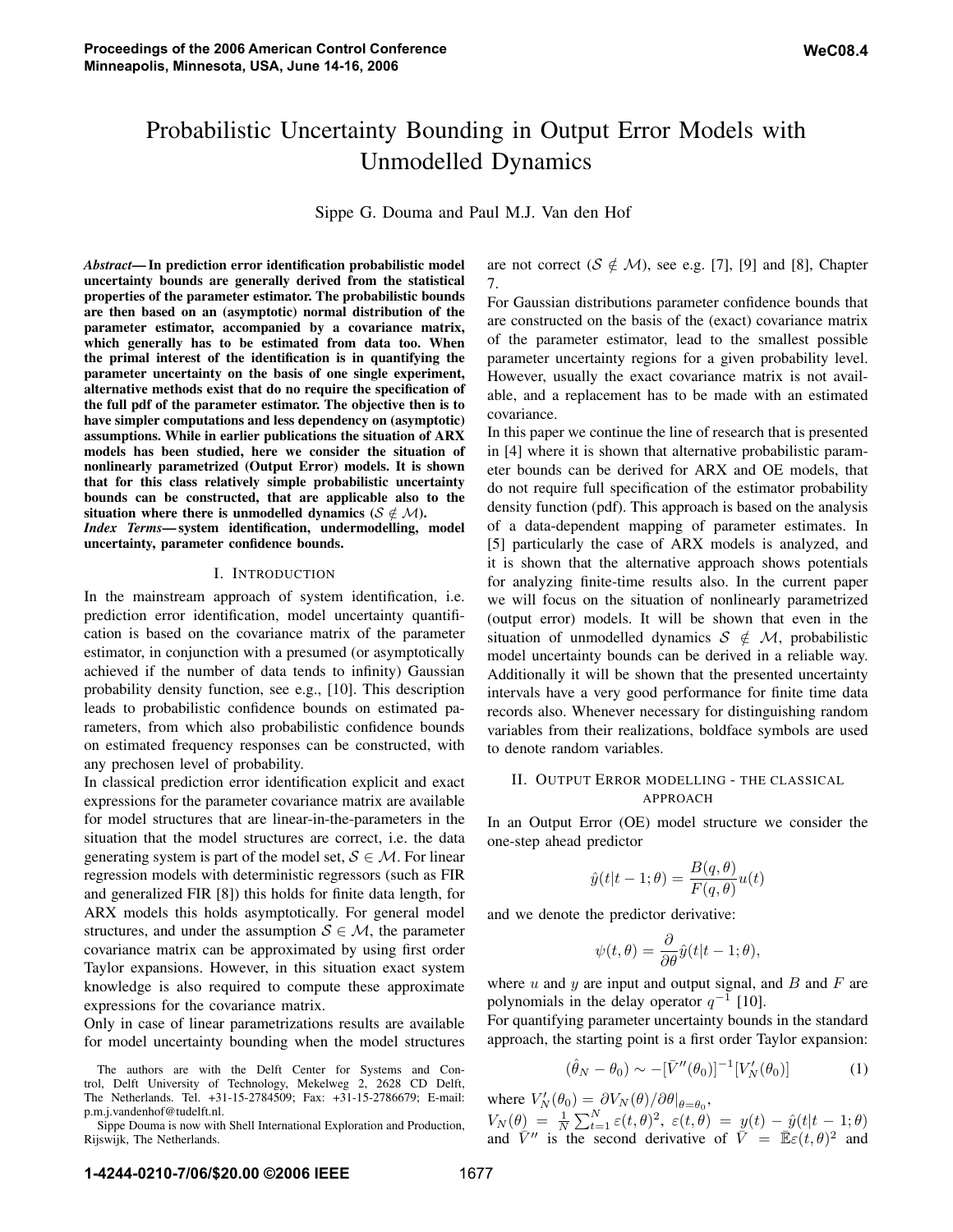N is the number of data points. In the first order Taylor approximation, the asymptotic expressions

$$
V_N'(\theta_0) \to \mathcal{N}(0, Q), \quad Q = \sigma_e^2 \mathbb{E}[\frac{1}{N} \Psi(\theta_0)^T \Psi(\theta_0)] \quad (2)
$$
  

$$
\bar{V}''(\theta_0) = \mathbb{E}[\frac{1}{N} \Psi(\theta_0)^T \Psi(\theta_0)] \quad (3)
$$

with

$$
\Psi(\theta) = \begin{pmatrix} \psi^T(1,\theta) \\ \vdots \\ \psi^T(N,\theta) \end{pmatrix}
$$

are then substituted to arrive at the asymptotic covariance matrix of  $(\hat{\theta}_N - \theta_0)$  given by

$$
P_{oe} = \sigma_e^2 [\mathbb{E}\frac{1}{N}\Psi(\theta_0)^T\Psi(\theta_0)]^{-1}.
$$
 (4)

The following asymptotic model uncertainty region can then be formulated based on asymptotic normality of the parameter estimator:

$$
\{\theta_0 \in \mathcal{D}_{oe}(\alpha, \hat{\theta}_N)\} \text{ w.p. } \alpha \text{, with } (5)
$$

$$
\mathcal{D}_{oe}(\alpha, \hat{\theta}_N) := \{ \theta \mid (\theta - \hat{\theta}_N)^T P_{oe}^{-1} (\theta - \hat{\theta}_N) \le \frac{c_\chi(\alpha, n)}{N} \},
$$

where  $c_{\chi}(\alpha, n)$  refers to the number indicating the  $\alpha$ probability level in a  $\chi$ -squared distributed random variable with  $n$  degrees of freedom.

Note that the approximations and assumptions that are involved in this analysis include:

- An approximation in the first order Taylor approximation  $(1)$ ;
- Convergence to (asymptotic) normality of the product term on the right hand side of (1), and
- Convergence of the covariance of this term to the product of the separate terms, as reflected in (2) and (3).

For arriving at a computable expression for the parameter uncertainty, the unknown terms  $\sigma_e^2$  and  $\left[\mathbb{E} \frac{1}{N} \Psi(\theta_0)^T \Psi(\theta_0)\right]$ that appear in the covariance matrix (4) are replaced by estimates, to arrive at

$$
\hat{P}_{oe} = \hat{\sigma}_e^2 \left[\frac{1}{N} \Psi(\hat{\theta}_N)^T \Psi(\hat{\theta}_N)\right]^{-1}.
$$
 (6)

## III. ALTERNATIVE APPROACH FOR PARAMETER UNCERTAINTY BOUNDING

In our new paradigm, the starting point for the analysis of the parameter estimate is the derivative of the identification criterion:  $V_N'(\hat{\theta}_N) = 0$  or equivalently

$$
\frac{1}{N} \sum_{t=1}^{N} [y(t) - \frac{B(q, \hat{\theta}_N)}{F(q, \hat{\theta}_N)} u(t)] \cdot \psi(t, \hat{\theta}_N) = 0.
$$
 (7)

The data generating system is assumed to be specified by

$$
y(t) = G_0(q)u(t) + e(t)
$$
 (8)

with  $e$  a white noise process.

To analyse the model error  $G_0(q) - G(q, \hat{\theta}_N)$  we introduce the following decomposition

$$
G_0(q) - G(q, \hat{\theta}_N) = (G(q, \theta^*) - G(q, \hat{\theta}_N)) + \bar{G}_0(q, \theta^*)
$$
\n(9)

where  $G(q, \theta^*) \in \mathcal{M}$  with  $\theta^*$  defined as the minimizing argument:  $\theta^* = \arg \min_{\theta} \bar{\mathbb{E}} \varepsilon(t, \theta)^2$ , for an identification experiment with sufficiently exciting input signal. It is the best representative of  $G_0(q)$  within the model set;  $\overline{G}_0(q, \theta^*)$ denotes the part of  $G_0(q)$  which cannot be contained in the model class  $M$ . If the data generating system is within the model set ( $S \in \mathcal{M}$ ) then  $G(q, \theta^*) = G_0(q)$  and  $G_0(q, \theta^*) =$ 0.

Whereas in [4] an alternative implicit expression for  $\hat{\theta}_N$  is derived to specify probabilistic uncertainty bounds, here we utilize a first order Taylor expansion of the model error. This is to facilitate the handling of unmodelled dynamics as well. It is slightly different from the classical situation where a first order Taylor approximation is made of the cost function.

The first order Taylor coefficient of the model error term  $(G(q, \theta^*) - G(q, \hat{\theta}_N))$  around  $(\theta^* - \hat{\theta}_N)$  is given by  $\partial G(q, \hat{\theta}_N)/\partial \hat{\theta}_N$ . By writing

$$
G(q,\hat{\theta}_N) = \frac{\Omega_1^T(q)\hat{\theta}_b}{\Omega_2^T(q)\hat{\theta}_f}
$$

with

$$
\Omega_1(q) = [1 \ q^{-1} \ \cdots \ q^{-n_b-1}]^T q^{-n_k} \quad (10)
$$
  
\n
$$
\Omega_2(q) = [q^{-1} \ \cdots \ q^{-n_f}]^T, \quad (11)
$$

and  $\hat{\theta}_N = [\hat{\theta}_f^T \ \hat{\theta}_b^T]^T$  it follows that  $\partial G(q, \hat{\theta}_N) / \partial \hat{\theta}_N$  is given by

$$
K(q, \hat{\theta}_N) := \left[ \begin{array}{cc} -G(q, \hat{\theta}_N) \frac{1}{F(q, \hat{\theta}_N)} \Omega_2^T(q) & \frac{1}{F(q, \hat{\theta}_N)} \Omega_1^T(q) \end{array} \right]_{1}^{T} (12)
$$

As a result expression (9) can be rewritten as

$$
G_0(q) - G(q, \hat{\theta}_N) = K^T(q, \hat{\theta}_N) \left(\theta^* - \hat{\theta}_N\right) + \tilde{G}_0(q, \theta^*, \hat{\theta}_N)
$$
\n(13)

where  $\tilde{G}_0(q, \theta^*, \hat{\theta}_N) = \bar{G}_0(q, \theta^*) + \tilde{G}(q, \theta^*, \hat{\theta}_N)$ , the latter term  $\tilde{G}$  being the linearization error that is induced by the first order Taylor approximation in (12).

Now substituting expressions (8) and (13) into (7) it follows that

$$
\frac{1}{N} \sum_{t=1}^{N} [K^{T}(q, \hat{\theta}_{N})u(t)(\theta^{*} - \hat{\theta}_{N}) +
$$
  
 
$$
+ e(t) + w(t)] \cdot \psi(t, \hat{\theta}_{N}) = 0,
$$
 (14)

with

$$
w(t) = \tilde{G}_0(q, \theta^*, \hat{\theta}_N)u(t).
$$
 (15)

Utilizing the fact that

$$
K^{T}(q, \hat{\theta}_{N})u(t) = \psi^{T}(t, \hat{\theta}_{N})
$$

the parameter error  $(\theta^* - \hat{\theta}_N)$  in (14) can be written in a linear regression-type equation as:

$$
\theta^* - \hat{\theta}_N = -(\Psi(\hat{\theta}_N)^T \Psi(\hat{\theta}_N))^{-1} \Psi(\hat{\theta}_N)^T (\mathbf{e} + \mathbf{w}) \quad (16)
$$

where **e** and **w** are column vectors with stacked values of  $e(t)_{t=1,\dots N}$  and  $w(t)_{t=1,\dots N}$  respectively.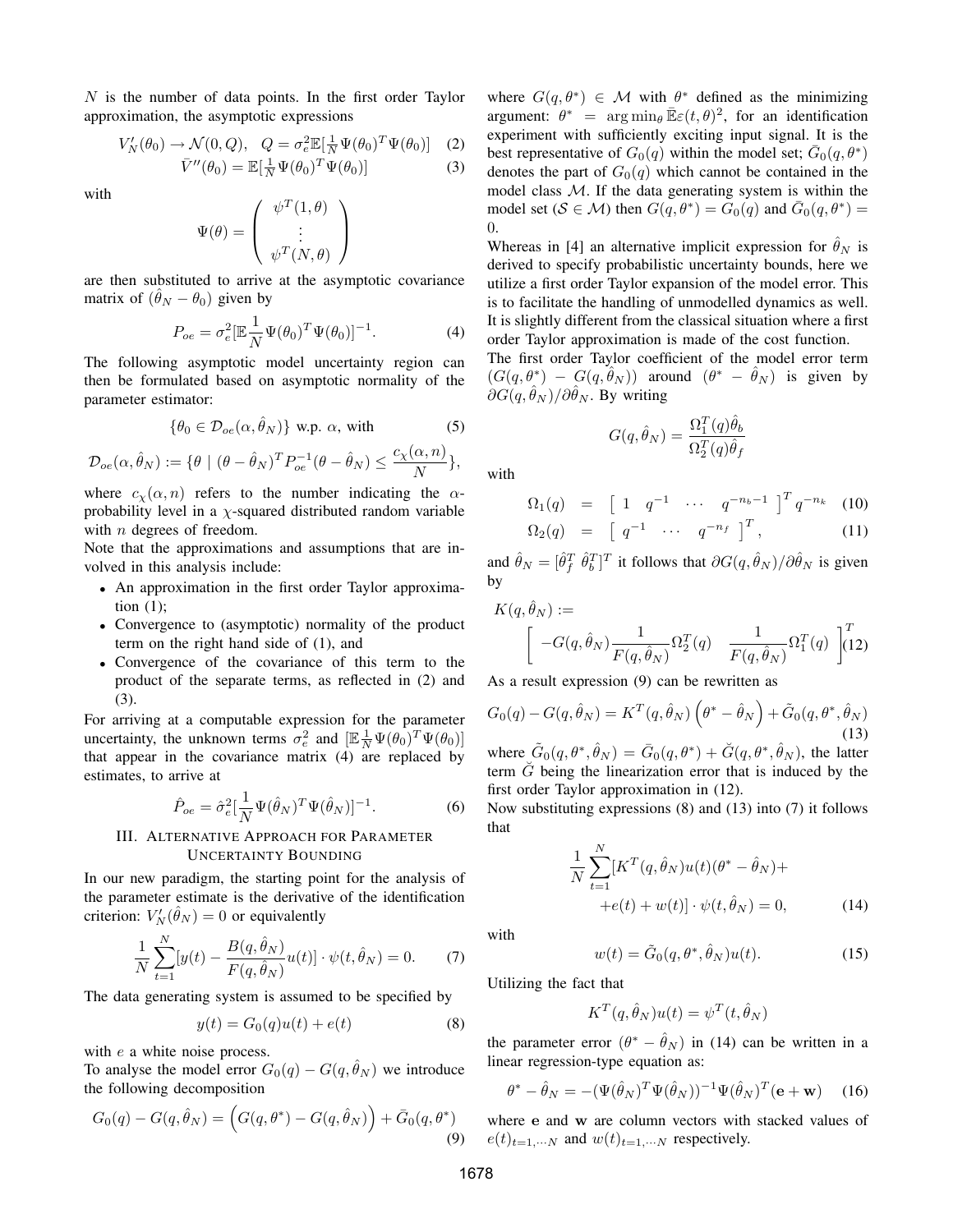## IV. SITUATION  $S \in \mathcal{M}$  and neglecting LINEARIZATION ERROR

If the system is in the model set, and we neglect the error due to first order Taylor approximation, the expression for the parameter error becomes:

$$
\hat{\theta}_N - \theta_0 = (\Psi^T \Psi)^{-1} \Psi^T \mathbf{e}
$$
 (17)

where we have used the short-hand notation  $\Psi = \Psi(\hat{\theta}_N)$ . For specifying the parameter uncertainty bounds, we now consider the expression

$$
\frac{1}{\sqrt{N}}\boldsymbol{\Psi}^T\boldsymbol{\Psi}(\hat{\theta}_N-\theta_0)=\frac{1}{\sqrt{N}}\boldsymbol{\Psi}^T\mathbf{e}
$$

The random variable  $\beta = \frac{1}{\sqrt{N}} \Psi^T e$  is asymptotically Gaussian distributed with zero mean and covariance matrix

$$
Q = \sigma_{\mathbf{e}^2} \mathbb{E}[\frac{1}{N} \mathbf{\Psi}^T \mathbf{\Psi}]
$$

Mapping the uncertainty region of  $\beta$  to  $\hat{\theta}_N - \theta_0$ , using the similar reasoning as presented in [4] then leads to the asymptotic uncertainty region

$$
\{\theta_0 \in \mathcal{D}_{oe,n}(\alpha, \hat{\theta}_N)\} \text{ w.p. } \alpha \text{, with}
$$

$$
\mathcal{D}_{oe,n}(\alpha, \hat{\theta}_N) := \{\theta \mid (\theta - \hat{\theta}_N)^T P_{oe,n}^{-1} (\theta - \hat{\theta}_N) \le \frac{c_\chi(\alpha, n)}{N}
$$

with

$$
P_{oe,n} = (\frac{1}{N} \Psi^T \Psi)^{-1} \cdot Q \cdot (\frac{1}{N} \Psi^T \Psi)^{-1}.
$$
 (18)

In order to arrive at a computable expression for the parameter uncertainty,  $\sigma_e^2$  is replaced by an estimate  $\hat{\sigma}_e^2$  and  $\mathbb{E}[\frac{1}{N}\Psi^T\Psi]$  is replaced by  $[\frac{1}{N}\Psi^T\Psi]$  leading to the estimate

$$
\hat{P}_{oe,n} = (\frac{1}{N} \Psi^T \Psi)^{-1} \hat{\sigma}_e^2.
$$
 (19)

Note that  $P_{oe,n}$  does not have the interpretation of the covariance matrix of  $\theta_N$ . It only serves to specify the parameter uncertainty region. Note also that the computational expression for the parameter uncertainty region has become exactly the same as the expressions (5) and (6) in the classical case. However whereas the classical analysis relies on asymptotic normality of the right hand side of (1), the alternative analysis relies on asymptotic normality of  $\frac{1}{\sqrt{N}} \Psi^T$ **e**.

## V. EXTENSION OF THE OE RESULTS

The probabilistic expressions in the previous section, are based on the statistical properties of the expression  $\beta$  :=  $\frac{1}{\sqrt{N}} \Psi^T$ **e**. In order to further isolate the role of the noise distribution, the following Lemma will be instrumental. For completeness the proof is also added in the appendix.

*Lemma 1 ([5]):* Consider random vectors  $z, e \in \mathbb{R}^{N \times 1}$  and a random matrix  $\mathbf{V} \in \mathbb{R}^{N \times N}$  related through

$$
\mathbf{z} = \mathbf{V}^T \mathbf{e}.
$$

If the following properties are satisfied:

- 1) **e** has independent identical Gaussian distributed entries,  $\mathcal{N}(0, \sigma^2)$ , and
- 2) **e** and **V** are independent, and

3) **V** is unitary, i.e.  $V^T V = I$ 

then the vector elements of **z** are independent identically distributed with Gaussian distribution  $\mathcal{N}(0, \sigma^2)$ .  $\Box$ 

The result of this Lemma is quite remarkable. Irrespective of the *pdf* of the elements of matrix **V**, the resulting random variable **z** has a Gaussian distribution. We can now formulate the following result that is relevant for OE models.

*Proposition 1:* Given a random matrix  $\Psi \in \mathbb{R}^{N \times n}$  and a random vector **e**  $\in \mathbb{R}^{N \times 1}$ . The vector **e** contains independent identically distributed Gaussian random variables with distribution  $\mathcal{N}(0, \sigma^2)$ .

If **Ψ** and **e** are statistically independent, then for every realization  $(z, \Psi)$  of the random variables  $(z, \Psi)$  with

$$
z := (\mathbf{\Psi}^T \mathbf{\Psi})^{-1} \mathbf{\Psi}^T \mathbf{e}
$$

it holds that

$$
z^T(\Psi^T\Psi)z \le c_\chi(\alpha, n) \quad \text{is true w.p. } \alpha.
$$

This result is exact for all values of N.

*Proof* Utilizing the singular value decomposition of **Ψ**<sup>T</sup> :  $\Psi^T = \mathbf{U} \Sigma \mathbf{V}^T$ , with  $\mathbf{U}^T \mathbf{U} = \mathbf{V}^T \mathbf{V} = I$ , it follows that  $\Psi^T \Psi \mathbf{z} = \mathbf{U} \Sigma \mathbf{V}^T \mathbf{e}.$ 

We now denote

 $\overline{N}$ <sup>}</sup>

$$
\beta := \Sigma^{-1} \mathbf{U}^T \mathbf{\Psi}^T \mathbf{\Psi} \mathbf{z} = \mathbf{V}^T \mathbf{e}.
$$
 (20)

If **V** and **e** are independent (upon assumption) then according to Lemma 1  $\beta \in \mathcal{N}(0, \sigma^2 I_n)$  and consequently for every realization  $\beta$  corresponding to  $(z, \Psi)$  with  $\Psi = U\Sigma V^T$  it follows that

$$
\beta^T \beta \le c_\chi(\alpha, n) \quad \text{w.p. } \alpha.
$$

Substituting  $\beta$  in the left hand side then delivers

$$
z^T\Psi\Psi^T U \Sigma^{-1} \Sigma^{-1} U^T \Psi^T \Psi z
$$

which by using  $\Psi^T \Psi = U \Sigma^2 U^T$ , simplifies to  $z^T (\Psi^T \Psi) z$ which proves the result.  $\Box$ 

When applying Proposition 1 to estimated OE models, the suggested consequence is that for all N with probability  $\alpha$ :

$$
(\hat{\theta}_N - \theta_0)^T \frac{1}{N} \Psi^T \Psi(\hat{\theta}_N - \theta_0) \leq \frac{c_X(\alpha, n)}{N}
$$

and consequently  $\theta_0 \in \mathcal{D}(\alpha, \hat{\theta}_N)$ , w.p.  $\alpha$ ,

with 
$$
\mathcal{D}(\alpha, \hat{\theta}_N) :=
$$
  
\n
$$
\{\theta \mid (\theta - \hat{\theta}_N)^T \frac{1}{N} \Psi^T \Psi(\theta - \hat{\theta}_N) \le \frac{c_X(\alpha, n)}{N} \}.
$$
\n(21)

This - very strong looking - result however is not exactly true, due to the fact that Proposition 1 requires statistical independence of **V** and **e**, a condition that is not satisfied for OE models. However the statistical relation between **Ψ** and **e** is only through the fact that they both depend on  $\hat{\theta}_N$ . **Ψ** does not contain signals (as e.g. output signals) that are correlated directly to the noise signal. Therefore the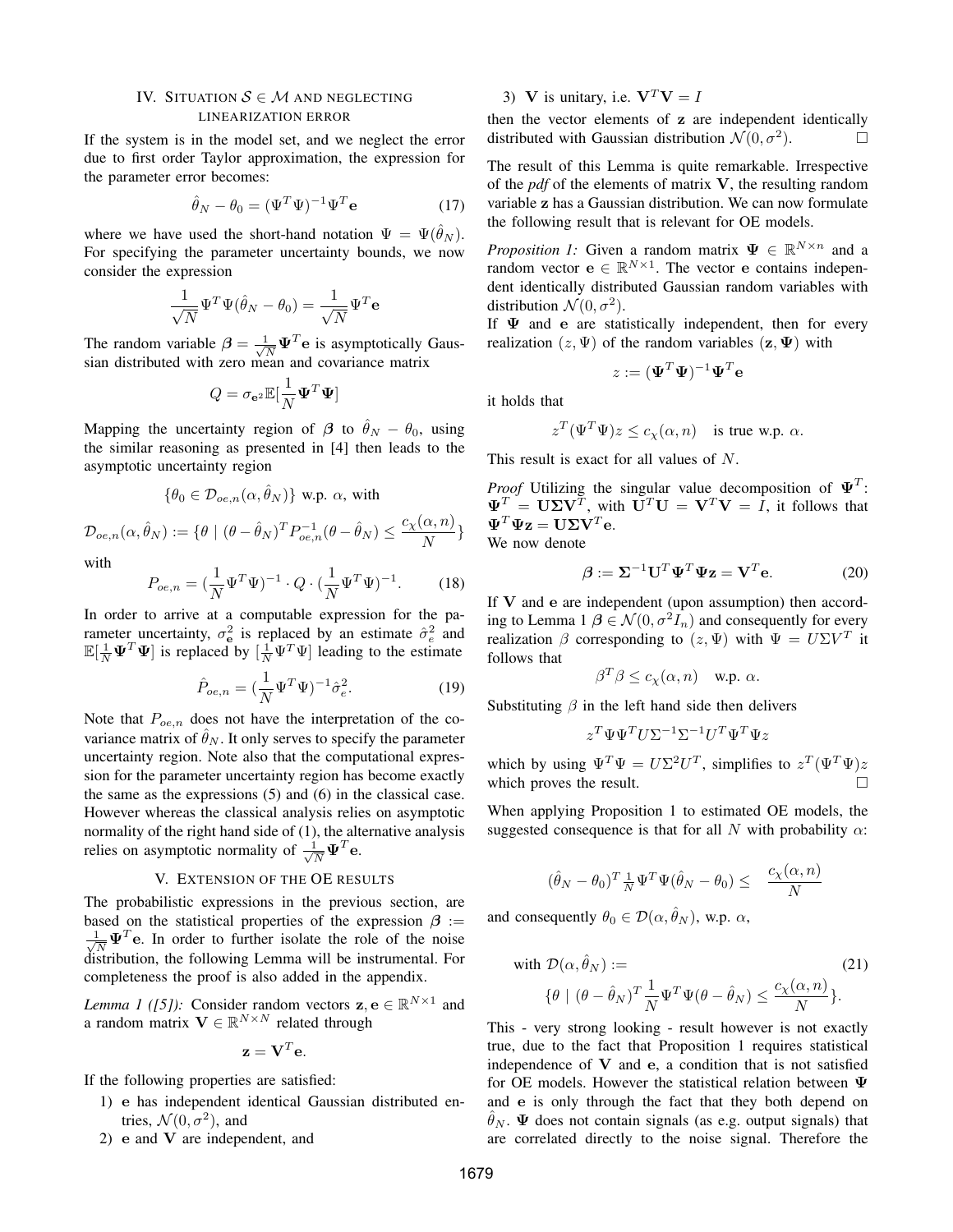correlation between  $\Psi$  and  $\mathbf{e}$  is expected to be rather small. Here we conjecture that failure to meet this independence condition hardly affects the Gaussian character of the test statistic  $\beta$ . Support for this conjecture is illustrated in the following example.

*Example 1:* Monte Carlo simulations are generated of estimating the two parameters  $\theta_f$  and  $\theta_b$  of the transfer function

$$
G_0(q) = \frac{\theta_b}{1 + \theta_f q^{-1}}
$$

on the basis of a data-generating system

$$
y(t) = G_0(q)u(t) + e(t)
$$

with  $u(t)$  and  $e(t)$  independent Gaussian distributed white noise sequences with variance  $\sigma_u^2 = \sigma_e^2 = 1$ . The parameters  $\theta_f$  and  $\theta_b$  are estimated in the OE model structure with a least-squares identification criterion.

The top of Figure 1 depicts the second element of  $(\mathbf{\Psi}^T \mathbf{\Psi})^{-1} \mathbf{\Psi}^T \mathbf{e}$  corresponding with  $\hat{\theta}_b$  as a function of data length N. The bottom depicts the distribution of the second element of  $V^T$ **e** corresponding with  $\hat{\theta}_b$  as a function of data length N. Clearly, the bottom row is nearly indistinguishable from the Gaussian distribution, while the top, even for  $N =$ 50, only approaches the Gaussian. The figure is based on 2000 Monte Carlo simulations.

The top of Figure 2 depicts the first element of  $(\mathbf{\Psi}^T \mathbf{\Psi})^{-1} \mathbf{\Psi}^T \mathbf{e}$  corresponding with  $\hat{\theta}_f$  as a function of data length N. The bottom depicts the distribution of the first element of  $V^T$ **e** corresponding with  $\hat{\theta}_f$  as a function of data length N. Clearly, the bottom row is nearly indistinguishable from the Gaussian distribution, while the top, even for  $N =$ 50, does not even come close to the Gaussian distribution. The figure is based on 2000 Monte Carlo simulations.



Fig. 1. Distribution of parameters in OE structure. Top: second element of  $(\mathbf{\Psi}^T \mathbf{\Psi})^{-1} \mathbf{\Psi}^T \mathbf{e}$  corresponding to  $\hat{\theta}_b$  for data length  $N = 2, 5, 25, 50$ . Bottom: the distribution of the second element of  $V^T$ **e** corresponding to  $\hat{\theta}_b$ .



Fig. 2. Similar simulation results as in Figure 1 but then for the test statistic related to the denominator parameter  $\hat{\theta}_f$ .

The results of the example suggest that the existing correlation between **V** and **e** hardly affects the normality of the test statistic. This would allow to apply the Gaussian distribution to finite time signals also.

# VI. MODEL ERROR BOUNDING FOR  $S \notin \mathcal{M}$

#### *A. Model error expression*

We are now going to extend the results for parameter uncertainty intervals in the previous sections to the situation of uncertainty bounds on the frequency response of the identified models for the more general situation that undermodelling can be present ( $S \notin M$ ). To this end we start again from the parameter error relation (16), that together with  $(13)$  can be rewritten into the model error form:

$$
G_0(q) - G(q, \hat{\theta}_N) = K^T(q, \hat{\theta}_N)(\Psi^T \Psi)^{-1} \Psi^T(\mathbf{e} + \mathbf{w}) +
$$
  
+  $\tilde{G}_0(q, \theta^*, \hat{\theta}_N).$  (22)

We model the error term  $\tilde{G}_0(q, \theta^*, \hat{\theta}_N)$  into a series expansion:

$$
\tilde{G}_0(q, \theta^*, \hat{\theta}_N) = \Omega_{\Delta}^T(q) \theta_{\Delta}
$$

with

$$
\Omega_{\Delta}^{T}(q) = \begin{bmatrix} 1 & q^{-1} & q^{-2} & \cdots \end{bmatrix}^{T}.
$$

 $\theta_{\Delta}$  then represents the (infinite) pulse response vector of  $\tilde{G}_0(q,\theta^*,\hat{\theta}_N)=\Big[\bar{G}_0(q,\theta^*)+\breve{G}(q,\theta^*,\hat{\theta}_N)\Big].$ 

With  $w(t)$  given by (15), the vector **w** can be written as

$$
\mathbf{w} = \Phi_{\Delta} \theta_{\Delta}
$$

where  $\Phi_{\Delta}$  is the matrix corresponding to stacking  $\left\{\Omega_{\Delta}^{T}(q)u(t)\right\}_{t=1,\cdots,N}$ .

As a result the model error expression can be written as

$$
G_0(q) - G(q, \hat{\theta}_N) =
$$
  

$$
K^T(q, \hat{\theta}_N)(\Psi^T \Psi)^{-1} \Psi^T \mathbf{e} + B^T_{\Delta}(q) \theta_{\Delta}
$$
 (23)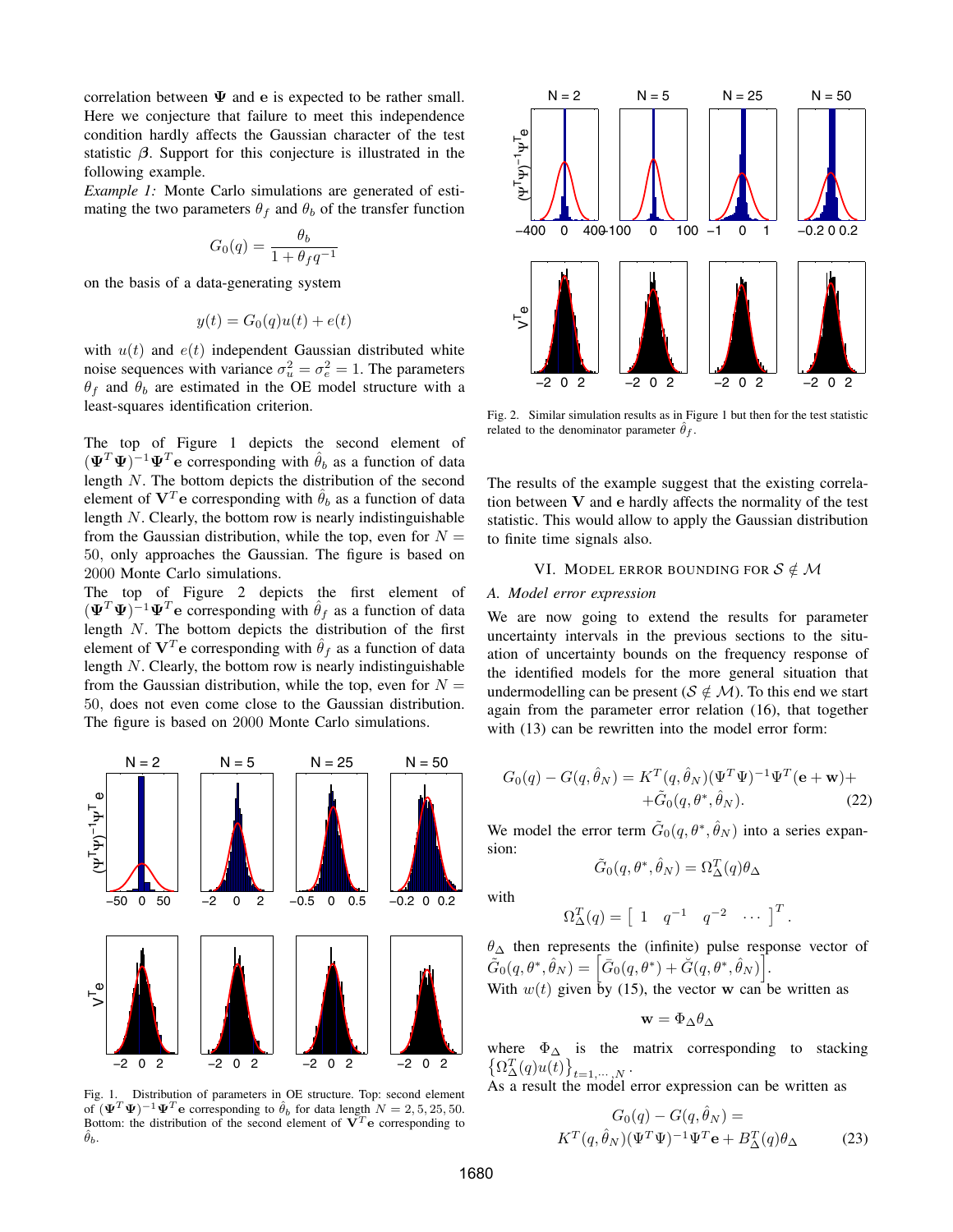with

$$
K_{\Delta}^{T}(q) = \left( K^{T}(q, \hat{\theta}_{N})(\Psi^{T}\Psi)^{-1}\Psi^{T}\Phi_{\Delta} + \Omega_{\Delta}^{T}(q) \right).
$$

## *B. Bounding the frequency response error*

To evaluate the frequency responses of  $G_0(q)$  and  $G(q, \theta_N)$ in terms of their real and imaginary parts, we define the function  $f_G$  as

$$
f_G(\omega) := \left[ \begin{array}{c} \Re \left( G(e^{i\omega}) \right) & \Im \left( G(e^{i\omega}) \right) \end{array} \right]^T
$$

and note that at a particular frequency  $\omega$  it holds with expression (23) that

$$
f_{G_0}(\omega) - f_{\hat{G}}(\omega) = f_{K^T}(\omega)(\Psi^T \Psi)^{-1} \Psi^T \mathbf{e} + f_{K^T_{\Delta}}(\omega) \theta_{\Delta}.
$$

For the construction of probabilistic uncertainty bounds we can now follow the same reasoning as was applied in sections IV and V, but now taking account of the undermodelling and linearization error.

To this end we define the random variable

$$
\beta(\omega) := \frac{1}{\sqrt{N}} \Sigma_1^{-1} U^T \left[ (f_{G_0}(\omega) - f_{\hat{G}}(\omega)) - f_{K_{\Delta}^T}(\omega) \theta_{\Delta} \right]
$$

$$
= \frac{1}{\sqrt{N}} V_1^T \mathbf{e}, \tag{24}
$$

where  $U^T = U^{-1} \in \mathbb{R}^{2 \times 2}$ ,  $\Sigma_1 \in \mathbb{R}^{2 \times 2}$ ,  $V_2 \in \mathbb{R}^{N \times (N-2)}$ ,  $V_1 \in \mathbb{R}^{N \times 2}$  satisfying  $V_1^T V_1 = I^{2 \times 2}$ , such that

$$
f_{K^{T}}(\omega)(\Psi^{T}\Psi)^{-1}\Psi^{T} = U \begin{bmatrix} \Sigma_{1} & 0 \end{bmatrix} \begin{bmatrix} V_{1}^{T} \\ V_{2}^{T} \end{bmatrix}.
$$

Conditioned on the reasoning as explained in Section V, Proposition 1,the unknown term on the right hand side of equation (24) is known to satisfy

$$
\boldsymbol{\beta} = \frac{1}{\sqrt{N}} V_1^T \mathbf{e} \in \mathcal{N}(0, \frac{\sigma_e^2}{N} \cdot I^{2 \times 2}).
$$

When taking this result for granted, an uncertainty bound for realizations of the random variable  $\beta$  can be specified:

$$
\beta \in \mathcal{D}_{\beta}(\alpha, 0) \text{ w.p.}\alpha, \text{ with}
$$

$$
\mathcal{D}_{\beta}(\alpha, 0) := \left\{ \beta \mid ||\beta||_2^2 \le \frac{c_{\chi}(\alpha, 2)\sigma_e^2}{N} \right\}
$$

.

As this probabilistic expression is also valid for the particular estimate

$$
\beta = \frac{1}{\sqrt{N}} \Sigma_1^{-1} U^T \left[ (f_{G_0}(\omega) - f_{\hat{G}}(\omega)) - f_{K_{\Delta}^T}(\omega) \theta_{\Delta} \right],
$$

it follows that

$$
\left\|\Gamma(\omega)\left[\left(f_{G_0}(\omega)-f_{\hat{G}}(\omega)\right)-f_{K_{\Delta}^T}(\omega)\theta_{\Delta}\right]\right\|_2^2 \leq \frac{c_{\chi}(\alpha,2)\sigma_e^2}{N}
$$

w.p.  $\alpha$ , where  $\Gamma(\omega)\Gamma^{T}(\omega) = P^{-1}(\omega)$  and

$$
P(\omega) = f_{K^T}(\omega) \left(\frac{1}{N} \Psi^T \Psi\right)^{-1} f_{K^T}^T(\omega).
$$

With a norm bounded undermodelling term  $\theta_{\Delta}$  it follows that with probability  $\alpha$ :

$$
\left\|\Gamma(\omega)\left(f_{G_0}(\omega)-f_{\hat{G}}(\omega)\right)-f_{K_{\Delta}^T}(\omega)\theta_{\Delta}\right\|_2 \leq \sqrt{\frac{c_{\chi}(\alpha,2)\sigma_e^2}{N}}
$$

leading to

$$
\|\Gamma(\omega) \left( f_{\hat{G}}(\omega) - f_{G_0}(\omega) \right) \|_2 \le
$$
  

$$
\sqrt{\frac{c_X(\alpha, 2)\sigma_e^2}{N}} + \left\| \Gamma_{\omega}(\omega) f_{K_{\Delta}^T}(\omega) \theta_{\Delta} \right\|_2 \quad \text{w.p. } \ge \alpha
$$

The result refers to an ellipsoidal region in the frequency domain that specifies - for each prechosen value of  $\omega$  - an  $\alpha$  probability uncertainty region for the system's frequency response  $f_{G_0}(\omega)$ . Effects of undermodelling and linearization lead to an increase of the size of the uncertainty ellipsoids.

## *C. Estimating a bound on the undermodelling*

In a practical situation (a bound on) the undermodelling and linearization term  $\theta_{\Delta}$  has to be estimated from data to determine the model error of expression (25). From expression (16) it follows that

$$
\varepsilon(\hat{\theta}_N) = \left(I - \Psi(\Psi^T \Psi)^{-1} \Psi^T\right) (\Phi_\Delta \theta_\Delta + \mathbf{e}),\tag{25}
$$

with  $\varepsilon(\hat{\theta}_N)$  a stacked column vector with the residual signal for  $t = 1, \dots N$ . Note that in this expression now all terms are known except for  $\theta_{\Delta}$  and **e**. The expression can be used to estimate the (bound on the) undermodelling term  $\theta_{\Delta}$ . This can be done in several ways: In model error modelling, [9], the term  $\theta_{\Delta}$  is directly estimated from (25). In stochastic embedding, [6], the term  $\theta_{\Delta}$  is parametrized and estimated together with the nominal model. Alternatively, in the approach of [2] and [7] the pulse response represented in  $\theta_{\Delta}$  is bounded on the basis of the extrapolation of the estimated parameters  $\theta_N$  itself.

## *D. Remarks*

When e is not white but has a covariance  $\Lambda \sigma_e^2$ then a similar derivation will lead to  $P(\omega)$  =  $f_{KT}(\omega) (\frac{1}{N} \Psi^T \Lambda \Psi)^{-1} f_{KT}^T(\omega)$  by defining

$$
U\left[\begin{array}{cc} \Sigma_1 & 0 \end{array}\right] \left[\begin{array}{c} V_1^T \\ V_2^T \end{array}\right] := f_{K^T}(\omega) (\Psi^T \Psi)^{-1} \Psi^T \Lambda^{\frac{1}{2}}.
$$

Note that the result is very straightforward and exact, except perhaps for the fact that  $V_1^T$  is not exactly uncorrelated with **e**.

Further as more frequency points are considered simultaneously (say  $n_{\omega}$ ), it follows that more rows of V are to be considered as  $V_1$ , resulting in the fact that

$$
V_1\mathbf{e}\in\!\mathcal{N}(0,\frac{\sigma^2_e}{N}\cdot I^{\max(n,2n_\omega)\times\max(n,2n_\omega)}).
$$

Consequently, for the total frequency response error to be bounded over all frequencies the bound  $\frac{c_X(\alpha,2)\sigma_e^2}{N}$  is to be replaced by  $\frac{c_x(\alpha,n)\sigma_e^2}{N}$ , see also e.g. [1].

### VII. CONCLUSIONS

Using an alternative paradigm for probabilistic uncertainty bounding, it has been shown that uncertainty bounds can be formulated for nonlinearly parametrized (Output Error) models, using tools and expressions that usually are only fit for linear regresson models. The presented approach appears to have high potentials for use also in situations of